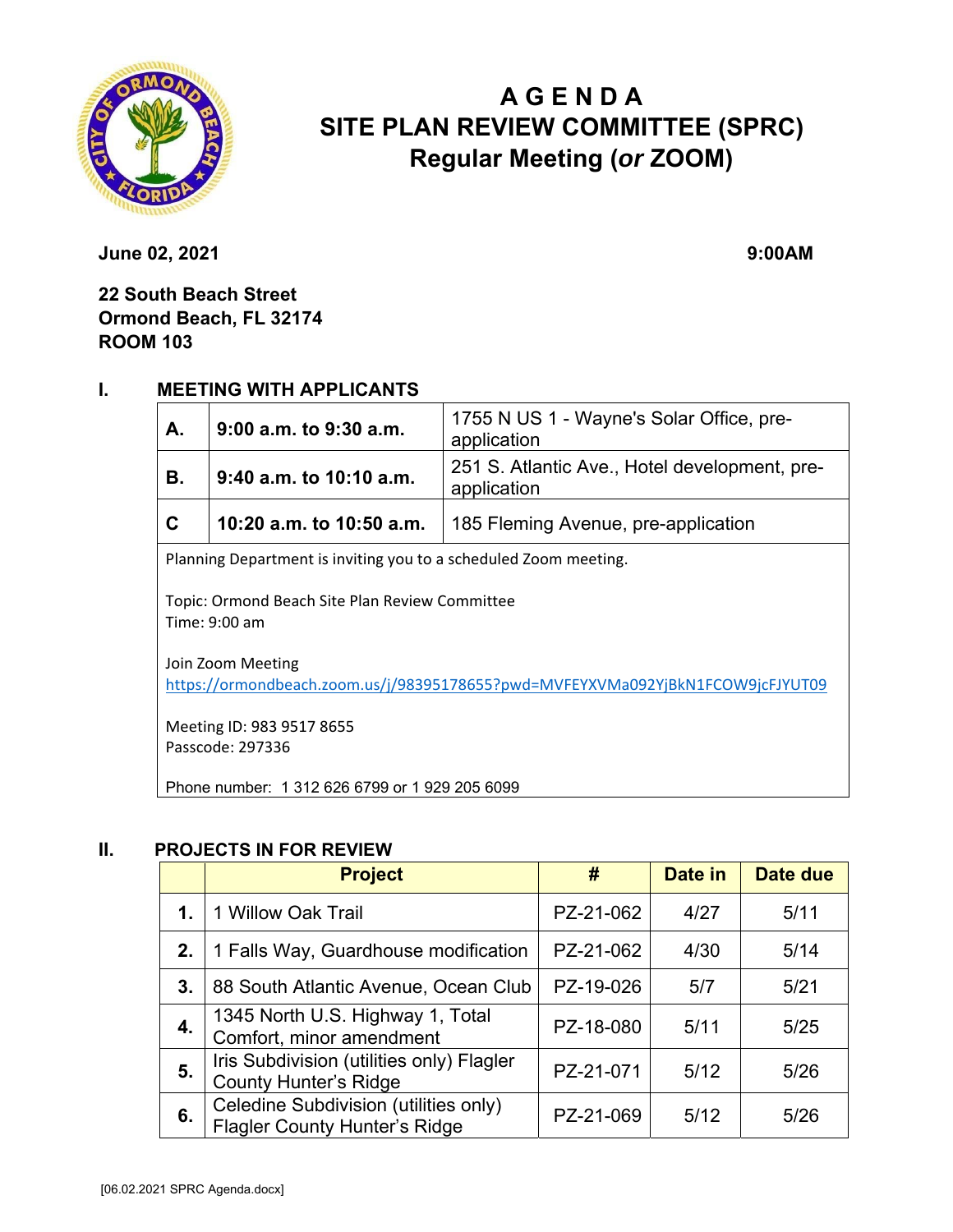| 7.   | Force Main Extension at Hunter's<br>Ridge, Flagler County                | PZ-21-070 | 5/12 | 5/26 |
|------|--------------------------------------------------------------------------|-----------|------|------|
| 8.   | <b>Tattersall at Tymber Creek</b>                                        | PZ-21-067 | 5/13 | 5/27 |
| 9.   | 1044 North U.S. Highway 1, US 1<br><b>Business Park, minor amendment</b> | PZ-20-75  | 5/13 | 5/27 |
| 10.  | 100 North Halifax Drive, The Cupola at<br>Oceanside                      | PZ-21-078 | 5/17 | 5/31 |
| 11.1 | 390 Andalusia Avenue, Air One                                            | PZ-21-048 | 5/19 | 6/2  |
| 12.  | Ormond Grande final plat                                                 | PZ-21-027 | 5/20 | 6/3  |
| 13.  | 2284 Ocean Shore Boulevard, septic<br>conversion                         | PZ-21-045 | 5/25 | 6/8  |
| 14.  | Ormond Gateway, Final plat                                               | PZ-21-047 | 5/28 | 6/11 |
| 15.  | 1211 West Granada Boulevard                                              | PZ-21-073 | 5/29 | 6/14 |

# **III. APPROVAL OF THE MINUTES**

**A.** May 19, 2021 and May 26, 2021

#### **IV. DISCUSSION ITEMS**

**A.**  None

## **V. PROJECTS UNDER CONSTRUCTION**

| Project                              | % Complete |  |
|--------------------------------------|------------|--|
| 783 North U.S. Highway 1             | 55%        |  |
| Ace Hardware                         | 0%         |  |
| Casements, Carriage House expansion  | 98%        |  |
| Dunkin Donuts, 1535 North US Hwy 1   | 15%        |  |
| <b>Edgewell Loading Dock</b>         | 95%        |  |
| Germfree driveway addition           | 85%        |  |
| <b>KOMN Condominium Association</b>  | 0%         |  |
| Nova Road Controlled Storage Climate | 65%        |  |
| <b>Ormond Museum</b>                 | 25%        |  |
| Publix, 101 East Granada Boulevard   | 60%        |  |
| <b>Starbucks</b>                     | 55%        |  |
| The Pumphouse                        | 55%        |  |
| <b>Total Comfort</b>                 | 50%        |  |
| US 1 Business Park amendment         | 10%        |  |
| <b>Waffle House</b>                  | 5%         |  |
| <b>Utilities only</b>                |            |  |